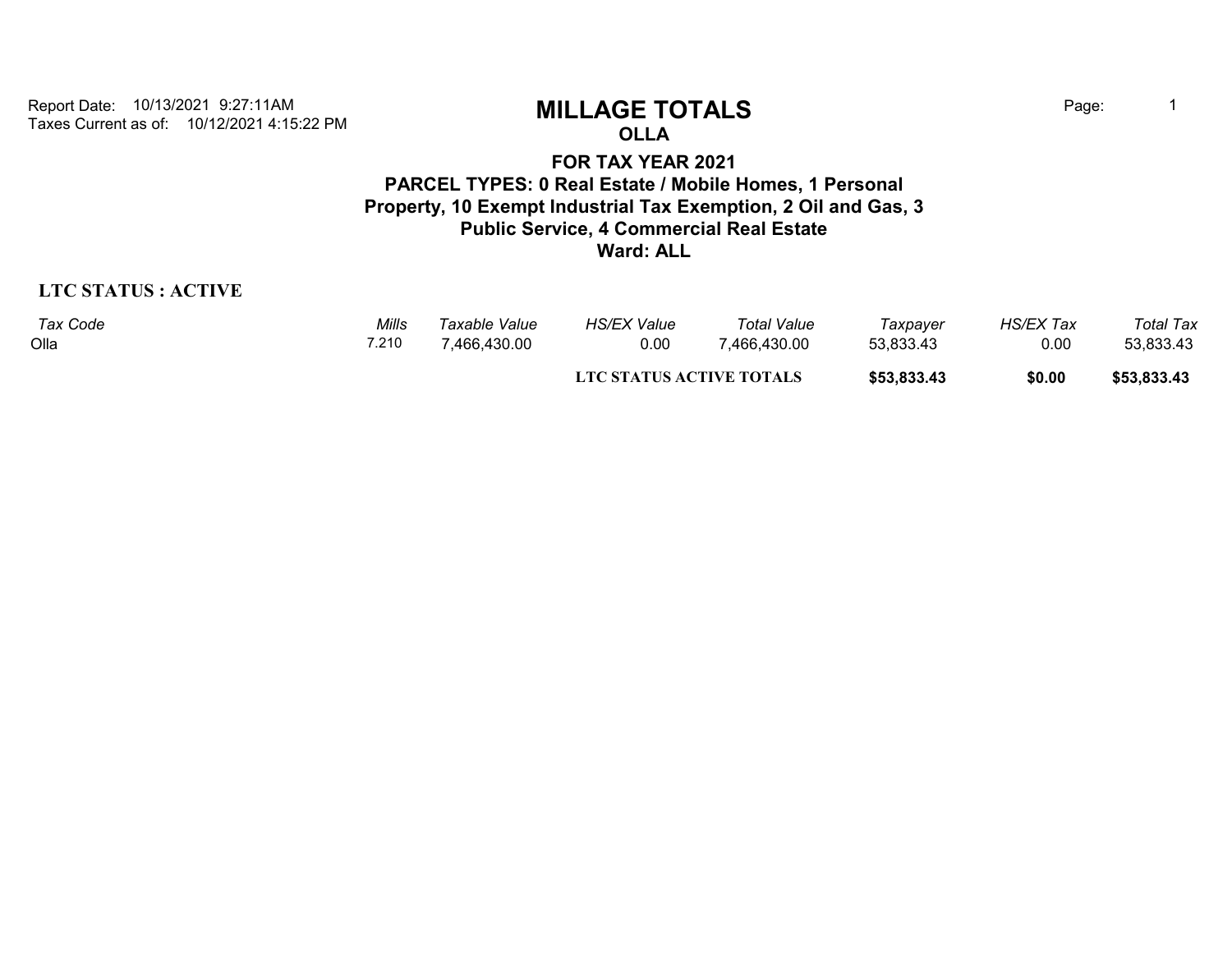Taxes Current as of: 10/12/2021 4:15:22 PM Report Date: 10/13/2021 9:27:11AM **MILLAGE TOTALS** Page: <sup>2</sup>

# **OLLA**

**FOR TAX YEAR 2021 PARCEL TYPES: 0 Real Estate / Mobile Homes, 1 Personal Property, 10 Exempt Industrial Tax Exemption, 2 Oil and Gas, 3 Public Service, 4 Commercial Real Estate Ward: ALL**

### **LTC STATUS : INDUSTRIAL EXEMPTION**

| Tax Code | Mills | Taxable Value | <b>HS/EX Value</b>                     | <b>Total Value</b> | Taxpayer | <b>HS/EX Tax</b> | Total Tax |
|----------|-------|---------------|----------------------------------------|--------------------|----------|------------------|-----------|
| Olla     | 7.210 | 0.00          | 53.390.00                              | 53.390.00          | 0.00     | 384.94           | 384.94    |
|          |       |               | LTC STATUS INDUSTRIAL EXEMPTION TOTALS |                    | \$0.00   | \$384.94         | \$384.94  |